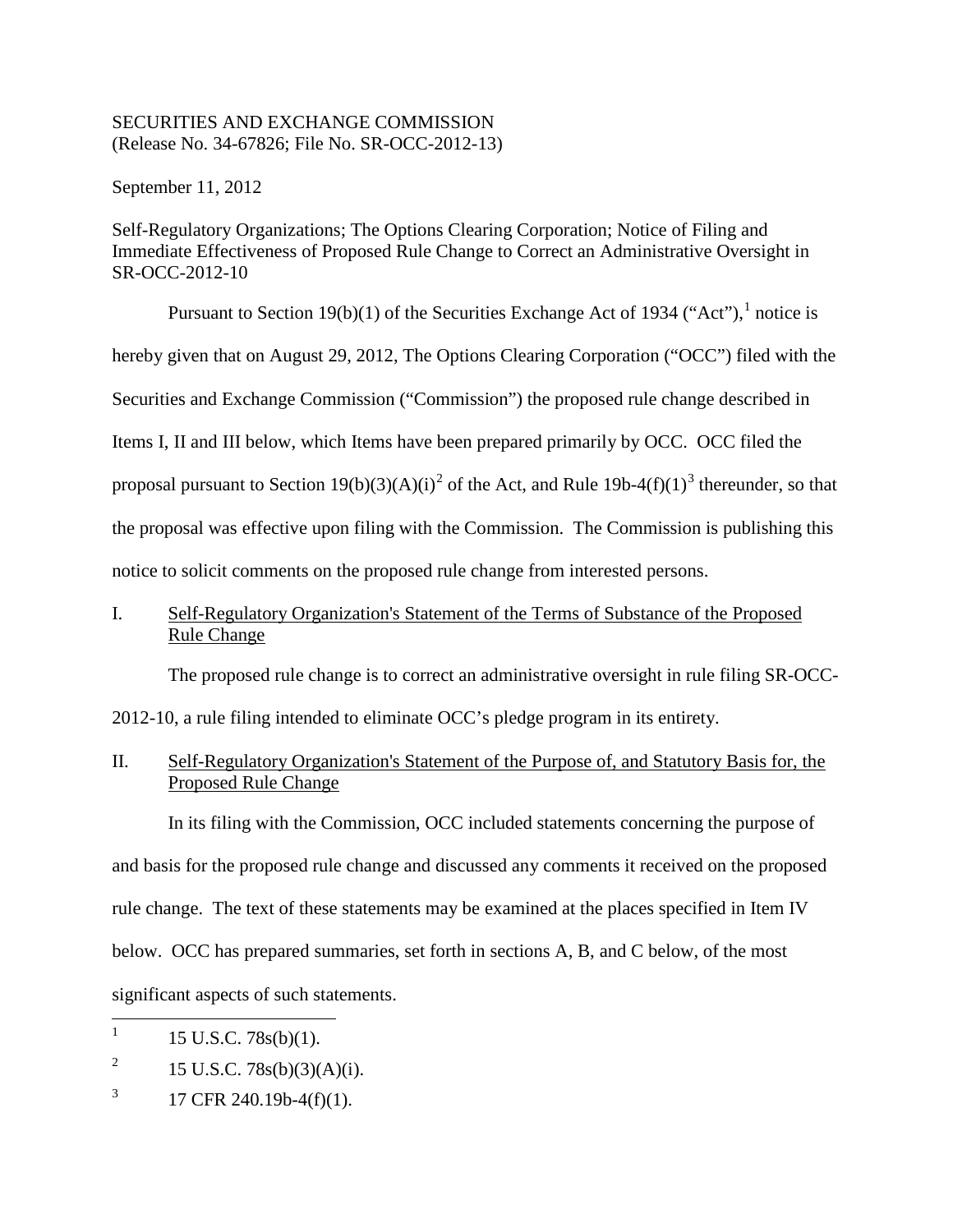## A. Self-Regulatory Organization's Statement of the Purpose of, and Statutory Basis for, the Proposed Rule Change

The purpose of this proposed rule change is to correct an administrative oversight in rule filing SR-OCC-2012-10, a rule filing intended to eliminate OCC's pledge program in its entirety.

In SR-OCC-2012-10, OCC proposed to eliminate its pledge program, which was primarily contained within OCC Rule 614, "Pledge Program." The Commission approved SR-OCC-2012-10 on August 22, 2012. OCC subsequently learned that it inadvertently made an administrative oversight in Item 1 of SR-OCC-2012-10 and did not include the entire text of Rule 614 as "material proposed to be deleted."

OCC now proposes to eliminate the remaining language of Rule 614, which was intended to be deleted in SR-OCC-2012-10.

The proposed changes to OCC's Rules are consistent with the purposes and requirements of Section 17A of the Act<sup>[4](#page-1-0)</sup> because they will allow OCC to remove a rarely used operational function and focus its resources on core clearing operations. Moreover, OCC believes that elimination of the Program will not materially affect clearing members given its limited and infrequent use. The proposed rule change is not inconsistent with any rules of OCC, including any proposed to be amended.

#### B. Self-Regulatory Organization's Statement on Burden on Competition

OCC does not believe that the proposed rule change would impose any burden on competition.

<span id="page-1-0"></span> $^{4}$  15 U.S.C. 78q-1.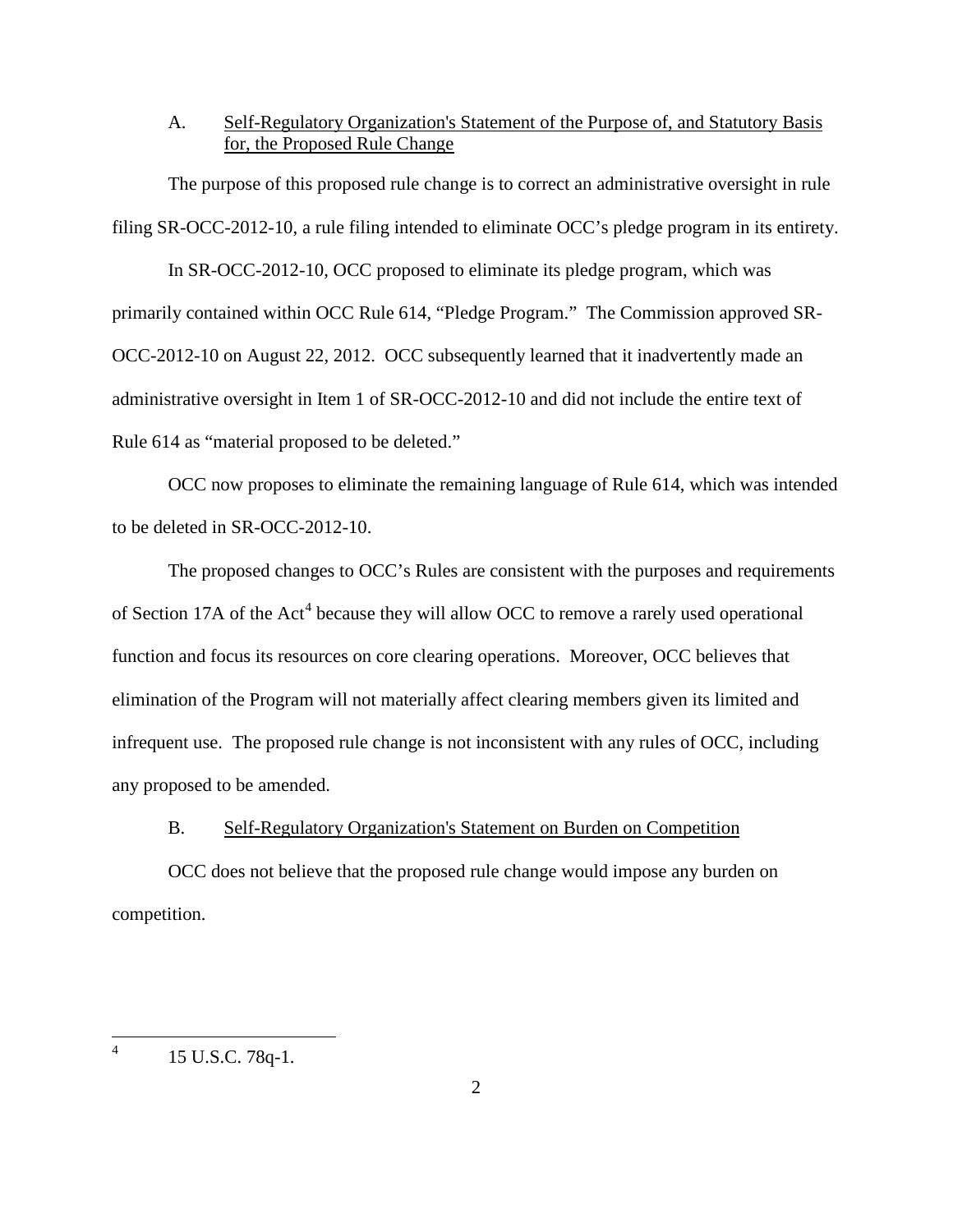# C. Self-Regulatory Organization's Statement on Comments on the Proposed Rule Change Received from Members, Participants or Others

Written comments were not and are not intended to be solicited with respect to the proposed rule change and none have been received.

#### III. Date of Effectiveness of the Proposed Rule Change and Timing for Commission Action

The foregoing proposed rule change has become effective upon filing pursuant to Section  $19(b)(3)(A)(i)^5$  $19(b)(3)(A)(i)^5$  of the Act and Rule 19b-4(f)(1)<sup>[6](#page-2-1)</sup> thereunder because it constitutes a stated policy, practice, or interpretation with respect to the meaning, administration, or enforcement of an existing rule. Notwithstanding the foregoing, OCC will delay implementation of the rule change until it is deemed certified under CFTC Regulation §40.6. At any time within 60 days of the filing of the proposed rule change, the Commission summarily may temporarily suspend such rule change if it appears to the Commission that such action is necessary or appropriate in the public interest, for the protection of investors, or otherwise in furtherance of the purposes of the Act.

### IV. Solicitation of Comments

Interested persons are invited to submit written data, views and arguments concerning the foregoing, including whether the proposed rule change is consistent with the Act. Comments may be submitted by any of the following methods:

<span id="page-2-0"></span> $^{5}$  15 U.S.C. 78s(b)(3)(A)(i).

<span id="page-2-1"></span> $^{6}$  17 CFR 240.19b-4(f)(1).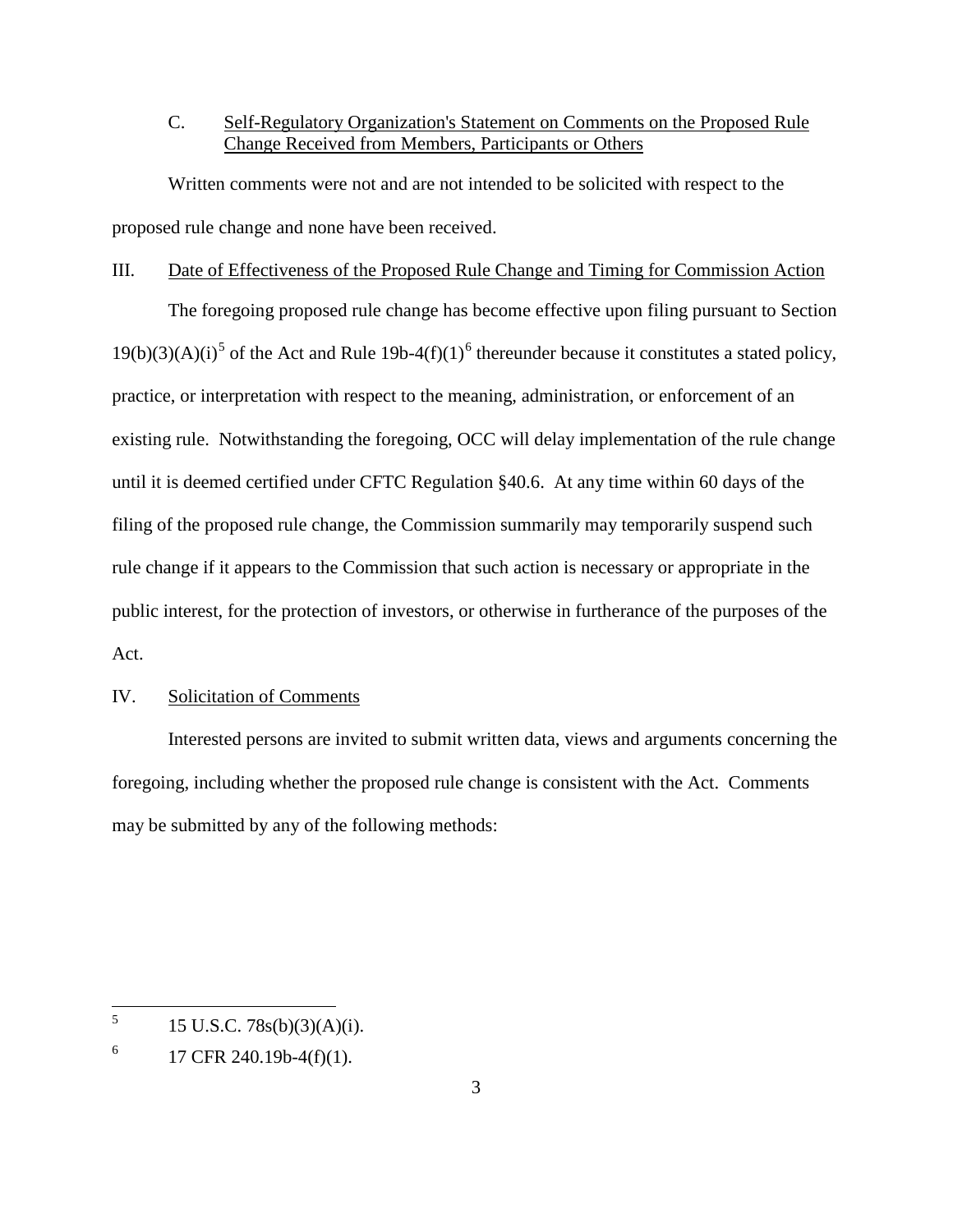Electronic comments:

- Use the Commission's Internet comment form (http://www.sec.gov/rules/sro.shtml); or
- Send an e-mail to [rule-comments@sec.gov.](mailto:rule-comments@sec.gov) Please include File Number SR-OCC-2012-13 on the subject line.

#### Paper comments:

• Send paper comments in triplicate to Elizabeth M. Murphy, Secretary, Securities and Exchange Commission, 100 F Street, NE, Washington, DC 20549-1090.

All submissions should refer to File Number SR-OCC-2012-13. This file number should be included on the subject line if e-mail is used. To help the Commission process and review your comments more efficiently, please use only one method. The Commission will post all comments on the Commission's Internet website [\(http://www.sec.gov/rules/sro.shtml\)](http://www.sec.gov/rules/sro.shtml). Copies of the submission, all subsequent amendments, all written statements with respect to the proposed rule change that are filed with the Commission, and all written communications relating to the proposed rule change between the Commission and any person, other than those that may be withheld from the public in accordance with the provisions of 5 U.S.C. 552, will be available for website viewing and printing in the Commission's Public Reference Room, 100 F Street, NE, Washington, DC 20549, on official business days between the hours of 10:00 a.m. and 3:00 p.m. Copies of such filings also will be available for inspection and copying at the principal office of OCC and on OCC's website at

http://www.optionsclearing.com/about/publications/bylaws.jsp. All comments received will be posted without change; the Commission does not edit personal identifying information from submissions. You should submit only information that you wish to make available publicly. All